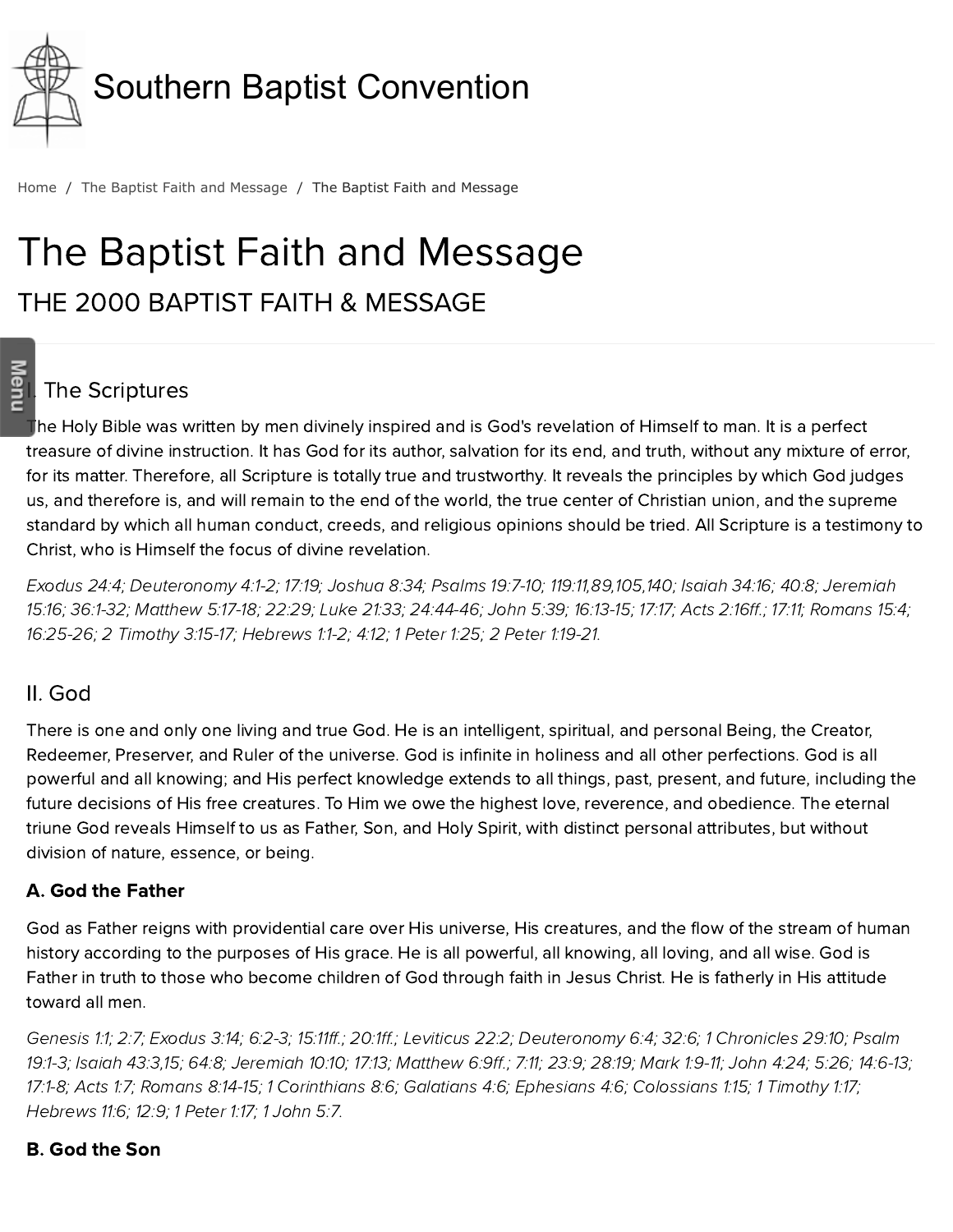Christ is the eternal Son of God. In His incarnation as Jesus Christ He was conceived of the Holy Spirit and born of the virgin Mary. Jesus perfectly revealed and did the will of God, taking upon Himself human nature with its demands and necessities and identifying Himself completely with mankind yet without sin. He honored the divine law by His personal obedience, and in His substitutionary death on the cross He made provision for the redemption of men from sin. He was raised from the dead with a glorified body and appeared to His disciples as the person who was with them before His crucifixion. He ascended into heaven and is now exalted at the right hand of God where He is the One Mediator, fully God, fully man, in whose Person is effected the reconciliation between God and man. He will return in power and glory to judge the world and to consummate His redemptive mission. He now dwells in all believers as the living and ever present Lord.

[Genesis](http://biblia.com/bible/hcsb/Genesis%2018.1ff) 18:1ff.; [Psalms](http://biblia.com/bible/hcsb/Psalms%202.7ff) 2:7ff.; [110:1ff](http://biblia.com/bible/hcsb/Psalms%20110.1ff).; [Isaiah](http://biblia.com/bible/hcsb/Isaiah%207.14) 7:14; Isaiah [53:1-12](http://biblia.com/bible/hcsb/Isaiah%2053.1-12); [Matthew](http://biblia.com/bible/hcsb/Matthew%201.18-23) 1:18-23; [3:17](http://biblia.com/bible/hcsb/Matthew%203.17); [8:29;](http://biblia.com/bible/hcsb/Matthew%208.29) [11:27](http://biblia.com/bible/hcsb/Matthew%2011.27); [14:33](http://biblia.com/bible/hcsb/Matthew%2014.33); [16:16](http://biblia.com/bible/hcsb/Matthew%2016.16),[27;](http://biblia.com/bible/hcsb/Matthew%2016.27) [17:5;](http://biblia.com/bible/hcsb/Matthew%2017.5) [27;](http://biblia.com/bible/hcsb/Matthew%2017.27) [28:1-6,](http://biblia.com/bible/hcsb/Matthew%2028.1-6)[19;](http://biblia.com/bible/hcsb/Matthew%2028.19) [Mark](http://biblia.com/bible/hcsb/Mark%201.1) 1:1; [3:11](http://biblia.com/bible/hcsb/Mark%203.11); [Luke](http://biblia.com/bible/hcsb/Luke%201.35) 1:35; [4:41](http://biblia.com/bible/hcsb/Luke%204.41); [22:70;](http://biblia.com/bible/hcsb/Luke%2022.70) [24:46](http://biblia.com/bible/hcsb/Luke%2024.46); [John](http://biblia.com/bible/hcsb/John%201.1-18) 1:1-18,[29;](http://biblia.com/bible/hcsb/John%201.29) [10:30,](http://biblia.com/bible/hcsb/John%2010.30)[38](http://biblia.com/bible/hcsb/John%2010.38); [11:25-27;](http://biblia.com/bible/hcsb/John%2011.25-27) [12:44-50;](http://biblia.com/bible/hcsb/John%2012.44-50) [14:7-11](http://biblia.com/bible/hcsb/John%2014.7-11); [16:15-16](http://biblia.com/bible/hcsb/John%2016.15-16)[,28;](http://biblia.com/bible/hcsb/John%2016.28) [17:1-5,](http://biblia.com/bible/hcsb/John%2017.1-5) [21-22;](http://biblia.com/bible/hcsb/John%2017.21-22) [20:1-20](http://biblia.com/bible/hcsb/John%2020.1-20),[28;](http://biblia.com/bible/hcsb/John%2020.28) [Acts](http://biblia.com/bible/hcsb/Acts%201.9) 1:9; [2:22-24](http://biblia.com/bible/hcsb/Acts%202.22-24); [7:55-56;](http://biblia.com/bible/hcsb/Acts%207.55-56) [9:4-5](http://biblia.com/bible/hcsb/Acts%209.4-5)[,20;](http://biblia.com/bible/hcsb/Acts%209.20) [Romans](http://biblia.com/bible/hcsb/Romans%201.3-4) 1:3-4; [3:23-26](http://biblia.com/bible/hcsb/Romans%203.23-26); [5:6-21;](http://biblia.com/bible/hcsb/Romans%205.6-21) [8:1-3](http://biblia.com/bible/hcsb/Romans%208.1-3)[,34;](http://biblia.com/bible/hcsb/Romans%208.34) [10:4;](http://biblia.com/bible/hcsb/Romans%2010.4) 1 Corinthians 1:30; [2:2;](http://biblia.com/bible/hcsb/1%20Corinthians%202.2) [8:6;](http://biblia.com/bible/hcsb/1%20Corinthians%208.6) [15:1-8,24-28;](http://biblia.com/bible/hcsb/1%20Corinthians%201.30) 2 [Corinthians](http://biblia.com/bible/hcsb/2%20Corinthians%205.19-21) 5:19-21; [8:9](http://biblia.com/bible/hcsb/2%20Corinthians%208.9); [Galatians](http://biblia.com/bible/hcsb/Galatians%204.4-5) 4:4-5; [Ephesians](http://biblia.com/bible/hcsb/Ephesians%201.20) 1:20; [3:11](http://biblia.com/bible/hcsb/Ephesians%203.11); [4:7-10](http://biblia.com/bible/hcsb/Ephesians%204.7-10); [Philippians](http://biblia.com/bible/hcsb/Philippians%202.5-11) 2:5-11; [Colossians](http://biblia.com/bible/hcsb/Colossians%201.13-22) 1:13-22; [2:9](http://biblia.com/bible/hcsb/Colossians%202.9); 1 [Thessalonians](http://biblia.com/bible/hcsb/1%20Thessalonians%204.14-18) 4:14-18; 1 [Timothy](http://biblia.com/bible/hcsb/1%20Timothy%202.5-6) 2:5-6; [3:16](http://biblia.com/bible/hcsb/1%20Timothy%203.16); Titus [2:13-14;](http://biblia.com/bible/hcsb/Titus%202.13-14) [Hebrews](http://biblia.com/bible/hcsb/Hebrews%201.1-3) 1:1-3; [4:14-15;](http://biblia.com/bible/hcsb/Hebrews%204.14-15) [7:14-28](http://biblia.com/bible/hcsb/Hebrews%207.14-28); [9:12-15](http://biblia.com/bible/hcsb/Hebrews%209.12-15)[,](http://biblia.com/bible/hcsb/Revelation%201.13-16)[24-2](http://biblia.com/bible/hcsb/Hebrews%209.24-28)[8;](http://biblia.com/bible/hcsb/Revelation%201.13-16) [12:2](http://biblia.com/bible/hcsb/Hebrews%2012.2); [13:8;](http://biblia.com/bible/hcsb/Hebrews%2013.8) 1 Peter [2:21-25;](http://biblia.com/bible/hcsb/1%20Peter%202.21-25) [3:22](http://biblia.com/bible/hcsb/1%20Peter%203.22); 1 [John](http://biblia.com/bible/hcsb/1%20John%201.7-9) 1:7-9; [3:2;](http://biblia.com/bible/hcsb/1%20John%203.2) [4:14-15](http://biblia.com/bible/hcsb/1%20John%204.14-15); [5:9](http://biblia.com/bible/hcsb/1%20John%205.9); 2 [John](http://biblia.com/bible/hcsb/2%20John%207-9) 7-9; Revelation 1:13-16; [5:9-14;](http://biblia.com/bible/hcsb/Revelation%205.9-14) [12:10-11;](http://biblia.com/bible/hcsb/Revelation%2012.10-11) [13:8;](http://biblia.com/bible/hcsb/Revelation%2013.8) [19:16](http://biblia.com/bible/hcsb/Revelation%2019.16).

#### C. God the Holy Spirit

The Holy Spirit is the Spirit of God, fully divine. He inspired holy men of old to write the Scriptures. Through illumination He enables men to understand truth. He exalts Christ. He convicts men of sin, of righteousness, and of judgment. He calls men to the Saviour, and effects regeneration. At the moment of regeneration He baptizes every believer into the Body of Christ. He cultivates Christian character, comforts believers, and bestows the spiritual gifts by which they serve God through His church. He seals the believer unto the day of final redemption. His presence in the Christian is the guarantee that God will bring the believer into the fullness of the stature of Christ. He enlightens and empowers the believer and the church in worship, evangelism, and service.

[Genesis](http://biblia.com/bible/hcsb/Genesis%201.2) 1:2; [Judges](http://biblia.com/bible/hcsb/Judges%2014.6) 14:6; Job [26:13;](http://biblia.com/bible/hcsb/Job%2026.13) [Psalms](http://biblia.com/bible/hcsb/Psalms%2051.11) 51:11; [139:7ff](http://biblia.com/bible/hcsb/Psalms%20139.7ff).; [Isaiah](http://biblia.com/bible/hcsb/Isaiah%2061.1-3) 61:1-3; Joel [2:28-32;](http://biblia.com/bible/hcsb/Joel%202.28-32) [Matthew](http://biblia.com/bible/hcsb/Matthew%201.18) 1:18; [3:16](http://biblia.com/bible/hcsb/Matthew%203.16); [4:1](http://biblia.com/bible/hcsb/Matthew%204.1); [12:28-32](http://biblia.com/bible/hcsb/Matthew%2012.28-32); [28:19;](http://biblia.com/bible/hcsb/Matthew%2028.19) [Mark](http://biblia.com/bible/hcsb/Mark%201.10) 1:10[,12](http://biblia.com/bible/hcsb/Mark%201.12); [Luke](http://biblia.com/bible/hcsb/Luke%201.35) 1:35; [4:1](http://biblia.com/bible/hcsb/Luke%204.1)[,18-19](http://biblia.com/bible/hcsb/Luke%204.18-19); [11:13;](http://biblia.com/bible/hcsb/Luke%2011.13) [12:12](http://biblia.com/bible/hcsb/Luke%2012.12); [24:49](http://biblia.com/bible/hcsb/Luke%2024.49); [John](http://biblia.com/bible/hcsb/John%204.24) 4:24; [14:16-17](http://biblia.com/bible/hcsb/John%2014.16-17)[,26;](http://biblia.com/bible/hcsb/John%2014.26) [15:26;](http://biblia.com/bible/hcsb/John%2015.26) [16:7-14](http://biblia.com/bible/hcsb/John%2016.7-14); [Acts](http://biblia.com/bible/hcsb/Acts%201.8) 1:8; [2:1-4](http://biblia.com/bible/hcsb/Acts%202.1-4)[,38](http://biblia.com/bible/hcsb/Acts%202.38); [4:31](http://biblia.com/bible/hcsb/Acts%204.31); [5:3;](http://biblia.com/bible/hcsb/Acts%205.3) [6:3;](http://biblia.com/bible/hcsb/Acts%206.3) [7:55](http://biblia.com/bible/hcsb/Acts%207.55); [8:17](http://biblia.com/bible/hcsb/Acts%208.17),[39;](http://biblia.com/bible/hcsb/Acts%208.39) [10:44;](http://biblia.com/bible/hcsb/Acts%2010.44) [13:2](http://biblia.com/bible/hcsb/Acts%2013.2); [15:28](http://biblia.com/bible/hcsb/Acts%2015.28); [16:6](http://biblia.com/bible/hcsb/Acts%2016.6); [19:1-6;](http://biblia.com/bible/hcsb/Acts%2019.1-6) [Romans](http://biblia.com/bible/hcsb/Romans%208.9-11) 8:9-11[,14-16,](http://biblia.com/bible/hcsb/Romans%208.14-16)[26-27;](http://biblia.com/bible/hcsb/Romans%208.26-27) 1 [Corinthians](http://biblia.com/bible/hcsb/1%20Corinthians%202.10-14) 2:10-14; [3:16](http://biblia.com/bible/hcsb/1%20Corinthians%203.16); [12:3-11](http://biblia.com/bible/hcsb/1%20Corinthians%2012.3-11),[13;](http://biblia.com/bible/hcsb/1%20Corinthians%2012.13) [Galatians](http://biblia.com/bible/hcsb/Galatians%204.6) 4:6; [Ephesians](http://biblia.com/bible/hcsb/Ephesians%201.13-14) 1:13-14; [4:30](http://biblia.com/bible/hcsb/Ephesians%204.30); [5:18;](http://biblia.com/bible/hcsb/Ephesians%205.18) 1 [Thessalonians](http://biblia.com/bible/hcsb/1%20Thessalonians%205.19) 5:19; 1 [Timothy](http://biblia.com/bible/hcsb/1%20Timothy%203.16) 3:16; [4:1](http://biblia.com/bible/hcsb/1%20Timothy%204.1); 2 [Timothy](http://biblia.com/bible/hcsb/2%20Timothy%201.14) 1:14; [3:16;](http://biblia.com/bible/hcsb/2%20Timothy%203.16) Hebrews 9:8,[14;](http://biblia.com/bible/hcsb/Hebrews%209.14) 2 [Peter](http://biblia.com/bible/hcsb/2%20Peter%201.21) 1:21; 1 [John](http://biblia.com/bible/hcsb/1%20John%204.13) 4:13; [5:6-7](http://biblia.com/bible/hcsb/1%20John%205.6-7); [Revelation](http://biblia.com/bible/hcsb/Revelation%201.10) 1:10; [22:17](http://biblia.com/bible/hcsb/Revelation%2022.17).

#### III. Man

Man is the special creation of God, made in His own image. He created them male and female as the crowning work of His creation. The gift of gender is thus part of the goodness of God's creation. In the beginning man was innocent of sin and was endowed by his Creator with freedom of choice. By his free choice man sinned against God and brought sin into the human race. Through the temptation of Satan man transgressed the command of God, and fell from his original innocence whereby his posterity inherit a nature and an environment inclined toward sin. Therefore, as soon as they are capable of moral action, they become transgressors and are under condemnation. Only the grace of God can bring man into His holy fellowship and enable man to fulfill the creative purpose of God. The sacredness of human personality is evident in that God created man in His own image, and in that Christ died for man; therefore, every person of every race possesses full dignity and is worthy of respect and Christian love.

[Genesis](http://biblia.com/bible/hcsb/Genesis%201.26-30) 1:26-30; [2:5](http://biblia.com/bible/hcsb/Genesis%202.5),[7,](http://biblia.com/bible/hcsb/Genesis%202.7)[18-22;](http://biblia.com/bible/hcsb/Genesis%202.18-22) [3](http://biblia.com/bible/hcsb/Genesis%202.3); [9:6;](http://biblia.com/bible/hcsb/Genesis%209.6) Psalms 1; 8:3-6; 32:1-5; 51:5; [Isaiah](http://biblia.com/bible/hcsb/Isaiah%206.5) 6:5; [Jeremiah](http://biblia.com/bible/hcsb/Jeremiah%2017.5) 17:5; [Matthew](http://biblia.com/bible/hcsb/Matthew%2016.26) 16:26; Acts 17:26- 31; [Romans](http://biblia.com/bible/hcsb/Romans%201.19-32) 1:19-32; [3:10-18](http://biblia.com/bible/hcsb/Romans%203.10-18),[23;](http://biblia.com/bible/hcsb/Romans%203.23) [5:6](http://biblia.com/bible/hcsb/Romans%205.6),[12](http://biblia.com/bible/hcsb/Romans%205.12),[19](http://biblia.com/bible/hcsb/Romans%205.19); [6:6;](http://biblia.com/bible/hcsb/Romans%206.6) [7:14-25](http://biblia.com/bible/hcsb/Romans%207.14-25); [8:14-18](http://biblia.com/bible/hcsb/Romans%208.14-18),[29](http://biblia.com/bible/hcsb/Romans%208.29); 1 [Corinthians](http://biblia.com/bible/hcsb/Acts%2017.26-31) 1:21-31; [15:19](http://biblia.com/bible/hcsb/1%20Corinthians%2015.19),[21-22;](http://biblia.com/bible/hcsb/1%20Corinthians%2015.21-22) [Ephesians](http://biblia.com/bible/hcsb/Ephesians%202.1-22) 2:1-22; [Colossians](http://biblia.com/bible/hcsb/Colossians%201.21-22) 1:21-22; [3:9-11.](http://biblia.com/bible/hcsb/Colossians%203.9-11)

# IV. Salvation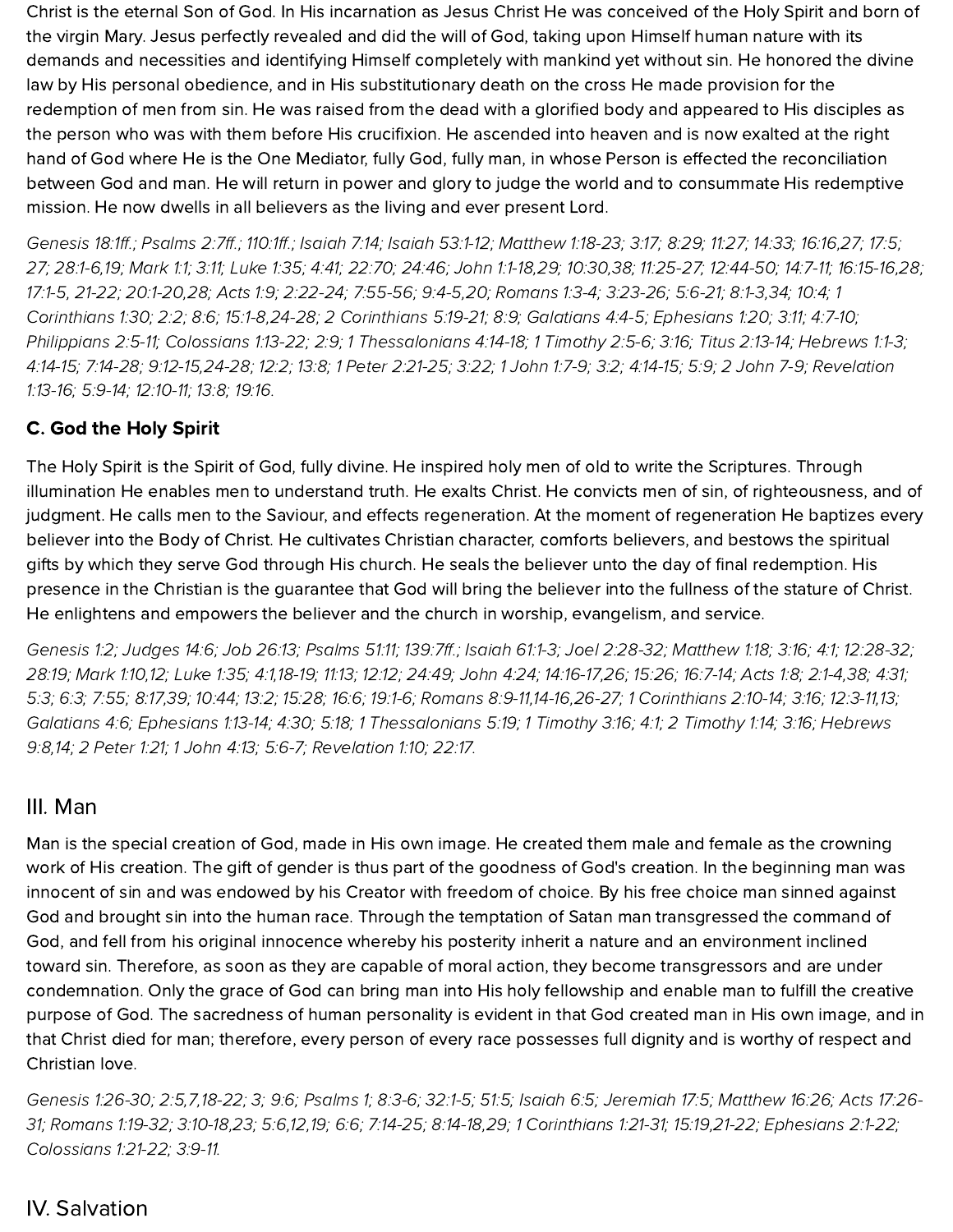Salvation involves the redemption of the whole man, and is offered freely to all who accept Jesus Christ as Lord and Saviour, who by His own blood obtained eternal redemption for the believer. In its broadest sense salvation includes regeneration, justification, sanctification, and glorification. There is no salvation apart from personal faith in Jesus Christ as Lord.

A. Regeneration, or the new birth, is a work of God's grace whereby believers become new creatures in Christ Jesus. It is a change of heart wrought by the Holy Spirit through conviction of sin, to which the sinner responds in repentance toward God and faith in the Lord Jesus Christ. Repentance and faith are inseparable experiences of grace.

Repentance is a genuine turning from sin toward God. Faith is the acceptance of Jesus Christ and commitment of the entire personality to Him as Lord and Saviour.

B. Justification is God's gracious and full acquittal upon principles of His righteousness of all sinners who repent and believe in Christ. Justification brings the believer unto a relationship of peace and favor with God.

C. Sanctification is the experience, beginning in regeneration, by which the believer is set apart to God's purposes, and is enabled to progress toward moral and spiritual maturity through the presence and power of the Holy Spirit dwelling in him. Growth in grace should continue throughout the regenerate person's life.

D. Glorification is the culmination of salvation and is the final blessed and abiding state of the redeemed.

[Genesis](http://biblia.com/bible/hcsb/Genesis%203.15) 3:15; [Exodus](http://biblia.com/bible/hcsb/Exodus%203.14-17) 3:14-17; [6:2-8;](http://biblia.com/bible/hcsb/Exodus%206.2-8) [Matthew](http://biblia.com/bible/hcsb/Matthew%201.21) 1:21; [4:17;](http://biblia.com/bible/hcsb/Matthew%204.17) [16:21-26](http://biblia.com/bible/hcsb/Matthew%2016.21-26); [27:22-28:6](http://biblia.com/bible/hcsb/Matthew%2027.22-28.6); Luke [1:68-69](http://biblia.com/bible/hcsb/Luke%201.68-69); [2:28-32;](http://biblia.com/bible/hcsb/Luke%202.28-32) John [1:11-14](http://biblia.com/bible/hcsb/John%201.11-14),[29](http://biblia.com/bible/hcsb/John%201.29); [3:3-21](http://biblia.com/bible/hcsb/John%203.3-21),[36;](http://biblia.com/bible/hcsb/John%203.36) [5:24](http://biblia.com/bible/hcsb/John%205.24); [10:9](http://biblia.com/bible/hcsb/John%2010.9)[,28-29;](http://biblia.com/bible/hcsb/John%2010.28-29) [15:1-16](http://biblia.com/bible/hcsb/John%2015.1-16); [17:17;](http://biblia.com/bible/hcsb/John%2017.17) [Acts](http://biblia.com/bible/hcsb/Acts%202.21) 2:21; [4:12](http://biblia.com/bible/hcsb/Acts%204.12); [15:11;](http://biblia.com/bible/hcsb/Acts%2015.11) [16:30-31;](http://biblia.com/bible/hcsb/Acts%2016.30-31) [17:30-31](http://biblia.com/bible/hcsb/Acts%2017.30-31); [20:32;](http://biblia.com/bible/hcsb/Acts%2020.32) [Romans](http://biblia.com/bible/hcsb/Romans%201.16-18) 1:16-18; [2:4](http://biblia.com/bible/hcsb/Romans%202.4); [3:23-25;](http://biblia.com/bible/hcsb/Romans%203.23-25) [4:3ff](http://biblia.com/bible/hcsb/Romans%204.3ff).; [5:8-10](http://biblia.com/bible/hcsb/Romans%205.8-10); [6:1-23](http://biblia.com/bible/hcsb/Romans%206.1-23); [8:1-18,](http://biblia.com/bible/hcsb/Romans%208.1-18)[29-39;](http://biblia.com/bible/hcsb/Romans%208.29-39) [10:9-10](http://biblia.com/bible/hcsb/Romans%2010.9-10),[13](http://biblia.com/bible/hcsb/Romans%2010.13); [13:11-14;](http://biblia.com/bible/hcsb/Romans%2013.11-14) 1 [Corinthians](http://biblia.com/bible/hcsb/1%20Corinthians%201.18) 1:18[,30](http://biblia.com/bible/hcsb/1%20Corinthians%201.30); [6:19-20;](http://biblia.com/bible/hcsb/1%20Corinthians%206.19-20) [15:10](http://biblia.com/bible/hcsb/1%20Corinthians%2015.10); 2 [Corinthians](http://biblia.com/bible/hcsb/2%20Corinthians%205.17-20) 5:17-20; [Galatians](http://biblia.com/bible/hcsb/Galatians%202.20) 2:20; [3:13](http://biblia.com/bible/hcsb/Galatians%203.13); [5:22-25](http://biblia.com/bible/hcsb/Galatians%205.22-25); [6:15](http://biblia.com/bible/hcsb/Galatians%206.15); [Ephesians](http://biblia.com/bible/hcsb/Ephesians%201.7) 1:7; [2:8-22;](http://biblia.com/bible/hcsb/Ephesians%202.8-22) [4:11-16;](http://biblia.com/bible/hcsb/Ephesians%204.11-16) [Philippians](http://biblia.com/bible/hcsb/Philippians%202.12-13) 2:12-13; [Colossians](http://biblia.com/bible/hcsb/Colossians%201.9-22) 1:9-22; [3:1ff](http://biblia.com/bible/hcsb/Colossians%203.1ff).; 1 [Thessalonians](http://biblia.com/bible/hcsb/1%20Thessalonians%205.23-24) 5:23-24; 2 [Timothy](http://biblia.com/bible/hcsb/2%20Timothy%201.12) 1:12; Titus [2:11-14;](http://biblia.com/bible/hcsb/Titus%202.11-14) [Hebrews](http://biblia.com/bible/hcsb/Hebrews%202.1-3) 2:1-3; [5:8-9](http://biblia.com/bible/hcsb/Hebrews%205.8-9); [9:24-28;](http://biblia.com/bible/hcsb/Hebrews%209.24-28) [11:1-12:8](http://biblia.com/bible/hcsb/Hebrews%2011.1-12.8),[14](http://biblia.com/bible/hcsb/Hebrews%2011.14); James [2:14-26](http://biblia.com/bible/hcsb/James%202.14-26); 1 Peter 1:2-23; 1 John [1:6-2:11](http://biblia.com/bible/hcsb/1%20John%201.6-2.11); [Revelation](http://biblia.com/bible/hcsb/Revelation%203.20) 3:20; [21:1-22:5](http://biblia.com/bible/hcsb/Revelation%2021.1-22.5).

# V. God's Purpose of Grace

Election is the gracious purpose of God, according to which He regenerates, justifies, sanctifies, and glorifies sinners. It is consistent with the free agency of man, and comprehends all the means in connection with the end. It is the glorious display of God's sovereign goodness, and is infinitely wise, holy, and unchangeable. It excludes boasting and promotes humility.

All true believers endure to the end. Those whom God has accepted in Christ, and sanctified by His Spirit, will never fall away from the state of grace, but shall persevere to the end. Believers may fall into sin through neglect and temptation, whereby they grieve the Spirit, impair their graces and comforts, and bring reproach on the cause of Christ and temporal judgments on themselves; yet they shall be kept by the power of God through faith unto salvation.

[Genesis](http://biblia.com/bible/hcsb/Genesis%2012.1-3) 12:1-3; [Exodus](http://biblia.com/bible/hcsb/Exodus%2019.5-8) 19:5-8; 1 [Samuel](http://biblia.com/bible/hcsb/1%20Samuel%208.4-7) 8:4-7,[19-22](http://biblia.com/bible/hcsb/1%20Samuel%208.19-22); [Isaiah](http://biblia.com/bible/hcsb/Isaiah%205.1-7) 5:1-7; [Jeremiah](http://biblia.com/bible/hcsb/Jeremiah%2031.31ff) 31:31ff.; [Matthew](http://biblia.com/bible/hcsb/Matthew%2016.18-19) 16:18-19; [21:28-45](http://biblia.com/bible/hcsb/Matthew%2021.28-45); [24:22](http://biblia.com/bible/hcsb/Matthew%2024.22),[31](http://biblia.com/bible/hcsb/Matthew%2024.31); [25:34](http://biblia.com/bible/hcsb/Matthew%2025.34); Luke [1:68-79](http://biblia.com/bible/hcsb/Luke%201.68-79); [2:29-32;](http://biblia.com/bible/hcsb/Luke%202.29-32) [19:41-44;](http://biblia.com/bible/hcsb/Luke%2019.41-44) [24:44-48](http://biblia.com/bible/hcsb/Luke%2024.44-48); John [1:12-14;](http://biblia.com/bible/hcsb/John%201.12-14) [3:16](http://biblia.com/bible/hcsb/John%203.16); [5:24](http://biblia.com/bible/hcsb/John%205.24); [6:44-45](http://biblia.com/bible/hcsb/John%206.44-45)[,65](http://biblia.com/bible/hcsb/John%206.65); [10:27-29](http://biblia.com/bible/hcsb/John%2010.27-29); [15:16](http://biblia.com/bible/hcsb/John%2015.16); [17:6](http://biblia.com/bible/hcsb/John%2017.6)[,12,](http://biblia.com/bible/hcsb/John%2017.12)[17-18](http://biblia.com/bible/hcsb/John%2017.17-18); Acts [20:32;](http://biblia.com/bible/hcsb/Acts%2020.32) [Romans](http://biblia.com/bible/hcsb/Romans%205.9-10) 5:9-10; [8:28-39;](http://biblia.com/bible/hcsb/Romans%208.28-39) [10:12-15;](http://biblia.com/bible/hcsb/Romans%2010.12-15) [11:5-7](http://biblia.com/bible/hcsb/Romans%2011.5-7)[,26-36](http://biblia.com/bible/hcsb/Romans%2011.26-36); 1 [Corinthians](http://biblia.com/bible/hcsb/1%20Corinthians%201.1-2) 1:1-2; [15:24-28;](http://biblia.com/bible/hcsb/1%20Corinthians%2015.24-28) Ephesians 1:4- 23; [2:1-10](http://biblia.com/bible/hcsb/Ephesians%202.1-10); [3:1-11](http://biblia.com/bible/hcsb/Ephesians%203.1-11); [Colossians](http://biblia.com/bible/hcsb/Colossians%201.12-14) 1:12-14; 2 [Thessalonians](http://biblia.com/bible/hcsb/Ephesians%201.4-23) 2:13-14; 2 [Timothy](http://biblia.com/bible/hcsb/2%20Timothy%201.12) 1:12; [2:10](http://biblia.com/bible/hcsb/2%20Timothy%202.10),[19](http://biblia.com/bible/hcsb/2%20Timothy%202.19); Hebrews [11:39–12:2;](http://biblia.com/bible/hcsb/Hebrews%2011.39%E2%80%9312.2) [James](http://biblia.com/bible/hcsb/James%201.12) 1:12; 1 Peter 1:2-5[,13;](http://biblia.com/bible/hcsb/1%20Peter%201.13) [2:4-10](http://biblia.com/bible/hcsb/1%20Peter%202.4-10); 1 [John](http://biblia.com/bible/hcsb/1%20John%201.7-9) 1:7-9; [2:19;](http://biblia.com/bible/hcsb/1%20John%202.19) [3:2.](http://biblia.com/bible/hcsb/1%20John%203.2)

# VI. The Church

A New Testament church of the Lord Jesus Christ is an autonomous local congregation of baptized believers, associated by covenant in the faith and fellowship of the gospel; observing the two ordinances of Christ, governed by His laws, exercising the gifts, rights, and privileges invested in them by His Word, and seeking to extend the gospel to the ends of the earth. Each congregation operates under the Lordship of Christ through democratic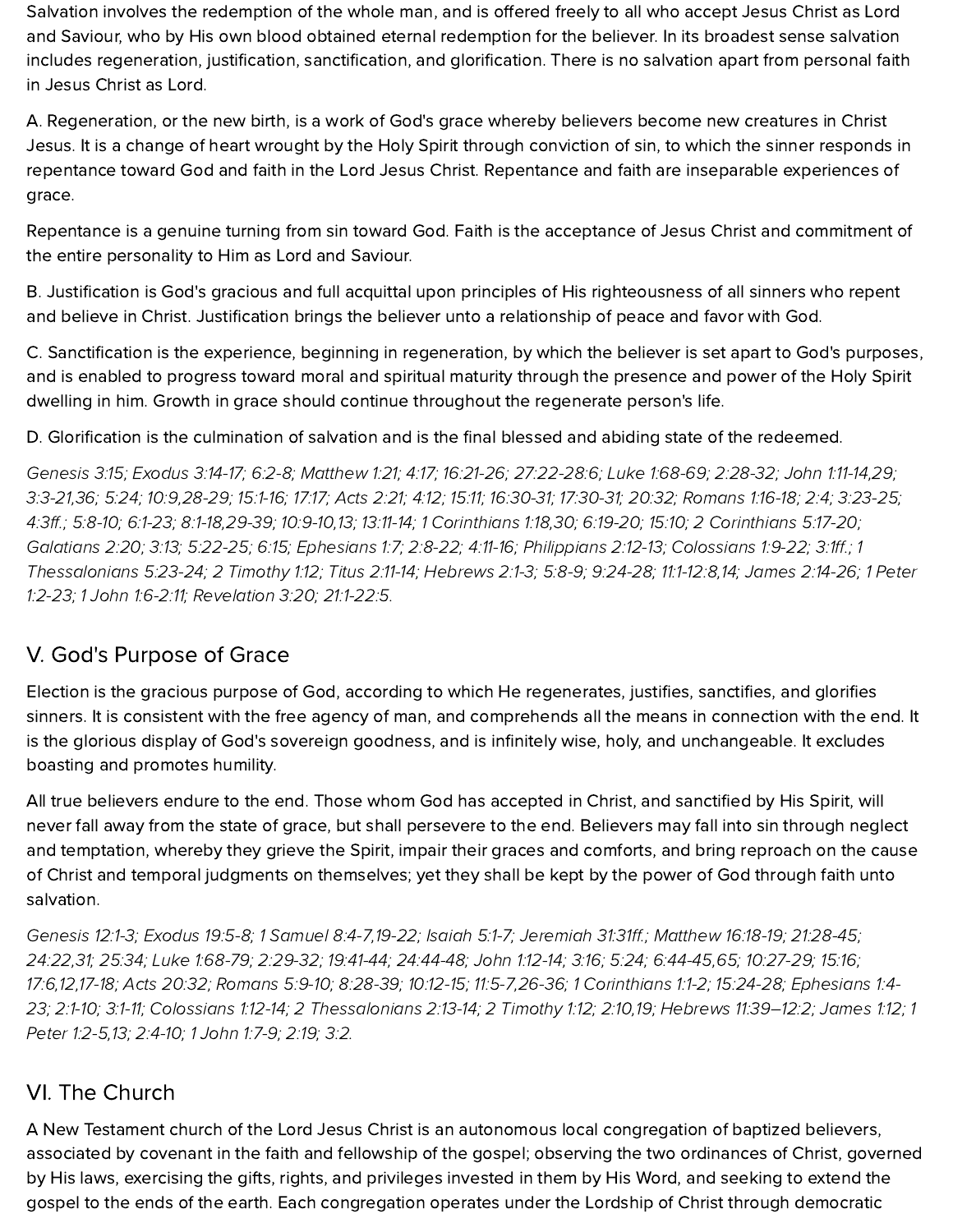processes. In such a congregation each member is responsible and accountable to Christ as Lord. Its scriptural officers are pastors and deacons. While both men and women are gifted for service in the church, the office of pastor is limited to men as qualified by Scripture.

The New Testament speaks also of the church as the Body of Christ which includes all of the redeemed of all the ages, believers from every tribe, and tongue, and people, and nation.

[Matthew](http://biblia.com/bible/hcsb/Matthew%2016.15-19) 16:15-19; [18:15-20;](http://biblia.com/bible/hcsb/Matthew%2018.15-20) Acts [2:41-42,](http://biblia.com/bible/hcsb/Acts%202.41-42)[47](http://biblia.com/bible/hcsb/Acts%202.47); [5:11-14](http://biblia.com/bible/hcsb/Acts%205.11-14); [6:3-6](http://biblia.com/bible/hcsb/Acts%206.3-6); [13:1-3;](http://biblia.com/bible/hcsb/Acts%2013.1-3) [14:23,](http://biblia.com/bible/hcsb/Acts%2014.23)[27;](http://biblia.com/bible/hcsb/Acts%2014.27) [15:1-30](http://biblia.com/bible/hcsb/Acts%2015.1-30); [16:5;](http://biblia.com/bible/hcsb/Acts%2016.5) [20:28;](http://biblia.com/bible/hcsb/Acts%2020.28) [Romans](http://biblia.com/bible/hcsb/Romans%201.7) 1:7; 1 [Corinthians](http://biblia.com/bible/hcsb/1%20Corinthians%201.2) 1:2; [3:16;](http://biblia.com/bible/hcsb/1%20Corinthians%203.16) [5:4-5;](http://biblia.com/bible/hcsb/1%20Corinthians%205.4-5) [7:17;](http://biblia.com/bible/hcsb/1%20Corinthians%207.17) [9:13-14;](http://biblia.com/bible/hcsb/1%20Corinthians%209.13-14) [12;](http://biblia.com/bible/hcsb/1%20Corinthians%209.12) [Ephesians](http://biblia.com/bible/hcsb/Ephesians%201.22-23) 1:22-23; [2:19-22;](http://biblia.com/bible/hcsb/Ephesians%202.19-22) [3:8-11](http://biblia.com/bible/hcsb/Ephesians%203.8-11)[,21](http://biblia.com/bible/hcsb/Ephesians%203.21); [5:22-32;](http://biblia.com/bible/hcsb/Ephesians%205.22-32) [Philippians](http://biblia.com/bible/hcsb/Philippians%201.1) 1:1; Colossians 1:18; 1 [Timothy](http://biblia.com/bible/hcsb/1%20Timothy%202.9-14) 2:9-14; [3:1-15](http://biblia.com/bible/hcsb/1%20Timothy%203.1-15); [4:14](http://biblia.com/bible/hcsb/1%20Timothy%204.14); [Hebrews](http://biblia.com/bible/hcsb/Hebrews%2011.39-40) 11:39-40; 1 [Peter](http://biblia.com/bible/hcsb/1%20Peter%205.1-4) 5:1-4; Revelation 2-3; 21:2-3.

## VII. Baptism and the Lord's Supper

Christian baptism is the immersion of a believer in water in the name of the Father, the Son, and the Holy Spirit. It is an act of obedience symbolizing the believer's faith in a crucified, buried, and risen Saviour, the believer's death to sin, the burial of the old life, and the resurrection to walk in newness of life in Christ Jesus. It is a testimony to his faith in the final resurrection of the dead. Being a church ordinance, it is prerequisite to the privileges of church membership and to the Lord's Supper.

The Lord's Supper is a symbolic act of obedience whereby members of the church, through partaking of the bread and the fruit of the vine, memorialize the death of the Redeemer and anticipate His second coming.

[Matthew](http://biblia.com/bible/hcsb/Matthew%203.13-17) 3:13-17; [26:26-30;](http://biblia.com/bible/hcsb/Matthew%2026.26-30) [28:19-20;](http://biblia.com/bible/hcsb/Matthew%2028.19-20) [Mark](http://biblia.com/bible/hcsb/Mark%201.9-11) 1:9-11; [14:22-26;](http://biblia.com/bible/hcsb/Mark%2014.22-26) Luke [3:21-22;](http://biblia.com/bible/hcsb/Luke%203.21-22) [22:19-20](http://biblia.com/bible/hcsb/Luke%2022.19-20); [John](http://biblia.com/bible/hcsb/John%203.23) 3:23; Acts [2:41-42](http://biblia.com/bible/hcsb/Acts%202.41-42); [8:35-39;](http://biblia.com/bible/hcsb/Acts%208.35-39) [16:30-33](http://biblia.com/bible/hcsb/Acts%2016.30-33); [20:7](http://biblia.com/bible/hcsb/Acts%2020.7); [Romans](http://biblia.com/bible/hcsb/Romans%206.3-5) 6:3-5; 1 [Corinthians](http://biblia.com/bible/hcsb/1%20Corinthians%2010.16) 10:16,[21;](http://biblia.com/bible/hcsb/1%20Corinthians%2010.21) [11:23-29;](http://biblia.com/bible/hcsb/1%20Corinthians%2011.23-29) [Colossians](http://biblia.com/bible/hcsb/Colossians%202.12) 2:12.

### VIII. The Lord's Day

The first day of the week is the Lord's Day. It is a Christian institution for regular observance. It commemorates the resurrection of Christ from the dead and should include exercises of worship and spiritual devotion, both public and private. Activities on the Lord's Day should be commensurate with the Christian's conscience under the Lordship of Jesus Christ.

[Exodus](http://biblia.com/bible/hcsb/Exodus%2020.8-11) 20:8-11; [Matthew](http://biblia.com/bible/hcsb/Matthew%2012.1-12) 12:1-12; [28:1ff](http://biblia.com/bible/hcsb/Matthew%2028.1ff).; Mark [2:27-28;](http://biblia.com/bible/hcsb/Mark%202.27-28) [16:1-7;](http://biblia.com/bible/hcsb/Mark%2016.1-7) Luke [24:1-3](http://biblia.com/bible/hcsb/Luke%2024.1-3),[33-36;](http://biblia.com/bible/hcsb/Luke%2024.33-36) John [4:21-24](http://biblia.com/bible/hcsb/John%204.21-24); [20:1,](http://biblia.com/bible/hcsb/John%2020.1)[19-28](http://biblia.com/bible/hcsb/John%2020.19-28); Acts [20:7;](http://biblia.com/bible/hcsb/Acts%2020.7) [Romans](http://biblia.com/bible/hcsb/Romans%2014.5-10) 14:5-10; I [Corinthians](http://biblia.com/bible/hcsb/I%20Corinthians%2016.1-2) 16:1-2; [Colossians](http://biblia.com/bible/hcsb/Colossians%202.16) 2:16; [3:16](http://biblia.com/bible/hcsb/Colossians%203.16); [Revelation](http://biblia.com/bible/hcsb/Revelation%201.10) 1:10.

# IX. The Kingdom

The Kingdom of God includes both His general sovereignty over the universe and His particular kingship over men who willfully acknowledge Him as King. Particularly the Kingdom is the realm of salvation into which men enter by trustful, childlike commitment to Jesus Christ. Christians ought to pray and to labor that the Kingdom may come and God's will be done on earth. The full consummation of the Kingdom awaits the return of Jesus Christ and the end of this age.

[Genesis](http://biblia.com/bible/hcsb/Genesis%201.1) 1:1; [Isaiah](http://biblia.com/bible/hcsb/Isaiah%209.6-7) 9:6-7; [Jeremiah](http://biblia.com/bible/hcsb/Jeremiah%2023.5-6) 23:5-6; [Matthew](http://biblia.com/bible/hcsb/Matthew%203.2) 3:2; [4:8-10](http://biblia.com/bible/hcsb/Matthew%204.8-10)[,23](http://biblia.com/bible/hcsb/Matthew%204.23); [12:25-28;](http://biblia.com/bible/hcsb/Matthew%2012.25-28) [13:1-52](http://biblia.com/bible/hcsb/Matthew%2013.1-52); [25:31-46;](http://biblia.com/bible/hcsb/Matthew%2025.31-46) [26:29;](http://biblia.com/bible/hcsb/Matthew%2026.29) Mark [1:14-15](http://biblia.com/bible/hcsb/Mark%201.14-15); [9:1;](http://biblia.com/bible/hcsb/Mark%209.1) [Luke](http://biblia.com/bible/hcsb/Luke%204.43) 4:43; [8:1;](http://biblia.com/bible/hcsb/Luke%208.1) [9:2;](http://biblia.com/bible/hcsb/Luke%209.2) [12:31-32](http://biblia.com/bible/hcsb/Luke%2012.31-32); [17:20-21;](http://biblia.com/bible/hcsb/Luke%2017.20-21) [23:42](http://biblia.com/bible/hcsb/Luke%2023.42); [John](http://biblia.com/bible/hcsb/John%203.3) 3:3; [18:36](http://biblia.com/bible/hcsb/John%2018.36); Acts [1:6-7;](http://biblia.com/bible/hcsb/Acts%201.6-7) [17:22-31;](http://biblia.com/bible/hcsb/Acts%2017.22-31) [Romans](http://biblia.com/bible/hcsb/Romans%205.17) 5:17; [8:19](http://biblia.com/bible/hcsb/Romans%208.19); 1 [Corinthians](http://biblia.com/bible/hcsb/1%20Corinthians%2015.24-28) 15:24-28; [Colossians](http://biblia.com/bible/hcsb/Colossians%201.13) 1:13; [Hebrews](http://biblia.com/bible/hcsb/Hebrews%2011.10) 11:10[,16;](http://biblia.com/bible/hcsb/Hebrews%2011.16) [12:28](http://biblia.com/bible/hcsb/Hebrews%2012.28); 1 Peter [2:4-10](http://biblia.com/bible/hcsb/1%20Peter%202.4-10); [4:13](http://biblia.com/bible/hcsb/1%20Peter%204.13); [Revelation](http://biblia.com/bible/hcsb/Revelation%201.6) 1:6,[9;](http://biblia.com/bible/hcsb/Revelation%201.9) [5:10;](http://biblia.com/bible/hcsb/Revelation%205.10) [11:15;](http://biblia.com/bible/hcsb/Revelation%2011.15) [21-22](http://biblia.com/bible/hcsb/Revelation%2011.21-22).

#### X. Last Things

God, in His own time and in His own way, will bring the world to its appropriate end. According to His promise, Jesus Christ will return personally and visibly in glory to the earth; the dead will be raised; and Christ will judge all men in righteousness. The unrighteous will be consigned to Hell, the place of everlasting punishment. The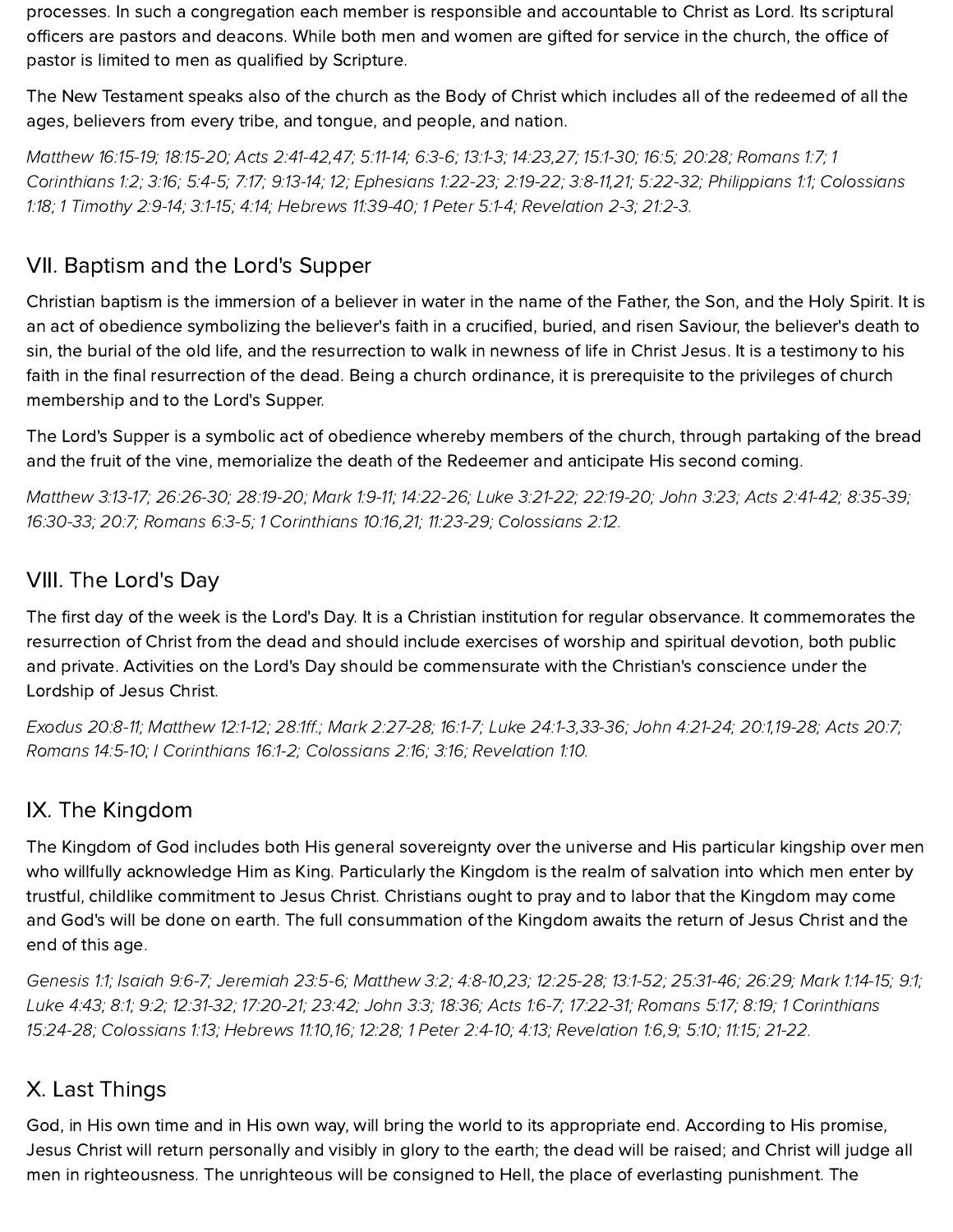righteous in their resurrected and glorified bodies will receive their reward and will dwell forever in Heaven with the Lord.

[Isaiah](http://biblia.com/bible/hcsb/Isaiah%202.4) 2:4; [11:9;](http://biblia.com/bible/hcsb/Isaiah%2011.9) [Matthew](http://biblia.com/bible/hcsb/Matthew%2016.27) 16:27; [18:8-9;](http://biblia.com/bible/hcsb/Matthew%2018.8-9) [19:28](http://biblia.com/bible/hcsb/Matthew%2019.28); [24:27,](http://biblia.com/bible/hcsb/Matthew%2024.27)[30](http://biblia.com/bible/hcsb/Matthew%2024.30),[36](http://biblia.com/bible/hcsb/Matthew%2024.36)[,44](http://biblia.com/bible/hcsb/Matthew%2024.44); [25:31-46](http://biblia.com/bible/hcsb/Matthew%2025.31-46); [26:64](http://biblia.com/bible/hcsb/Matthew%2026.64); [Mark](http://biblia.com/bible/hcsb/Mark%208.38) 8:38; [9:43-48;](http://biblia.com/bible/hcsb/Mark%209.43-48) Luke [12:40](http://biblia.com/bible/hcsb/Luke%2012.40),[48;](http://biblia.com/bible/hcsb/Luke%2012.48) [16:19-26](http://biblia.com/bible/hcsb/Luke%2016.19-26); [17:22-37;](http://biblia.com/bible/hcsb/Luke%2017.22-37) [21:27-28;](http://biblia.com/bible/hcsb/Luke%2021.27-28) John [14:1-3;](http://biblia.com/bible/hcsb/John%2014.1-3) [Acts](http://biblia.com/bible/hcsb/Acts%201.11) 1:11; [17:31](http://biblia.com/bible/hcsb/Acts%2017.31); [Romans](http://biblia.com/bible/hcsb/Romans%2014.10) 14:10; 1 [Corinthians](http://biblia.com/bible/hcsb/1%20Corinthians%204.5) 4:5; [1](http://biblia.com/bible/hcsb/2%20Corinthians%205.10)[5:24-28](http://biblia.com/bible/hcsb/1%20Corinthians%2015.24-28)[,](http://biblia.com/bible/hcsb/2%20Corinthians%205.10)[35-5](http://biblia.com/bible/hcsb/1%20Corinthians%2015.35-58)[8;](http://biblia.com/bible/hcsb/2%20Corinthians%205.10) 2 Corinthians 5:10; [Philippians](http://biblia.com/bible/hcsb/Philippians%203.20-21) 3:20-21; [Colossians](http://biblia.com/bible/hcsb/Colossians%201.5) 1:5; [3:4](http://biblia.com/bible/hcsb/Colossians%203.4); 1 [Thessalonians](http://biblia.com/bible/hcsb/1%20Thessalonians%204.14-18) 4:14-18; [5:1ff](http://biblia.com/bible/hcsb/1%20Thessalonians%205.1ff).; 2 [Thessalonians](http://biblia.com/bible/hcsb/2%20Thessalonians%201.7ff) 1:7ff.; [2](http://biblia.com/bible/hcsb/2%20Thessalonians%201.2); 1 [Timothy](http://biblia.com/bible/hcsb/1%20Timothy%206.14) 6:14; 2 Timothy 4:1,[8](http://biblia.com/bible/hcsb/2%20Timothy%204.8); [Titus](http://biblia.com/bible/hcsb/Titus%202.13) 2:13; [Hebrews](http://biblia.com/bible/hcsb/Hebrews%209.27-28) 9:27-28; [James](http://biblia.com/bible/hcsb/James%205.8) 5:8; 2 [Peter](http://biblia.com/bible/hcsb/2%20Peter%203.7ff) 3:7ff.; 1 [John](http://biblia.com/bible/hcsb/1%20John%202.28) 2:28; [3:2;](http://biblia.com/bible/hcsb/1%20John%203.2) [Jude](http://biblia.com/bible/hcsb/Jude%2014) 14; [Revelation](http://biblia.com/bible/hcsb/Revelation%201.18) 1:18; [3:11](http://biblia.com/bible/hcsb/Revelation%203.11); [20:1-22:13](http://biblia.com/bible/hcsb/Revelation%2020.1-22.13).

## XI. Evangelism and Missions

It is the duty and privilege of every follower of Christ and of every church of the Lord Jesus Christ to endeavor to make disciples of all nations. The new birth of man's spirit by God's Holy Spirit means the birth of love for others. Missionary effort on the part of all rests thus upon a spiritual necessity of the regenerate life, and is expressly and repeatedly commanded in the teachings of Christ. The Lord Jesus Christ has commanded the preaching of the gospel to all nations. It is the duty of every child of God to seek constantly to win the lost to Christ by verbal witness undergirded by a Christian lifestyle, and by other methods in harmony with the gospel of Christ.

[Genesis](http://biblia.com/bible/hcsb/Genesis%2012.1-3) 12:1-3; [Exodus](http://biblia.com/bible/hcsb/Exodus%2019.5-6) 19:5-6; [Isaiah](http://biblia.com/bible/hcsb/Isaiah%206.1-8) 6:1-8; [Matthew](http://biblia.com/bible/hcsb/Matthew%209.37-38) 9:37-38; [10:5-15](http://biblia.com/bible/hcsb/Matthew%2010.5-15); [13:18-30](http://biblia.com/bible/hcsb/Matthew%2013.18-30), [37-43;](http://biblia.com/bible/hcsb/Matthew%2013.37-43) [16:19](http://biblia.com/bible/hcsb/Matthew%2016.19); [22:9-10](http://biblia.com/bible/hcsb/Matthew%2022.9-10); [24:14](http://biblia.com/bible/hcsb/Matthew%2024.14); [28:18-20](http://biblia.com/bible/hcsb/Matthew%2028.18-20); Luke [10:1-18;](http://biblia.com/bible/hcsb/Luke%2010.1-18) [24:46-53](http://biblia.com/bible/hcsb/Luke%2024.46-53); John [14:11-12](http://biblia.com/bible/hcsb/John%2014.11-12); [15:7-8,](http://biblia.com/bible/hcsb/John%2015.7-8)[16](http://biblia.com/bible/hcsb/John%2015.16); [17:15](http://biblia.com/bible/hcsb/John%2017.15); [20:21](http://biblia.com/bible/hcsb/John%2020.21); [Acts](http://biblia.com/bible/hcsb/Acts%201.8) 1:8; [2](http://biblia.com/bible/hcsb/Acts%201.2); [8:26-40](http://biblia.com/bible/hcsb/Acts%208.26-40); [10:42-48;](http://biblia.com/bible/hcsb/Acts%2010.42-48) [13:2-3](http://biblia.com/bible/hcsb/Acts%2013.2-3); [Romans](http://biblia.com/bible/hcsb/Romans%2010.13-15) 10:13-15; [Ephesians](http://biblia.com/bible/hcsb/Ephesians%203.1-11) 3:1-11; 1 [Thessalonians](http://biblia.com/bible/hcsb/1%20Thessalonians%201.8) 1:8; 2 [Timothy](http://biblia.com/bible/hcsb/2%20Timothy%204.5) 4:5; [Hebrews](http://biblia.com/bible/hcsb/Hebrews%202.1-3) 2:1-3; [11:39-12:2;](http://biblia.com/bible/hcsb/Hebrews%2011.39-12.2) 1 Peter [2:4-10](http://biblia.com/bible/hcsb/1%20Peter%202.4-10); [Revelation](http://biblia.com/bible/hcsb/Revelation%2022.17) 22:17.

#### XII. Education

Christianity is the faith of enlightenment and intelligence. In Jesus Christ abide all the treasures of wisdom and knowledge. All sound learning is, therefore, a part of our Christian heritage. The new birth opens all human faculties and creates a thirst for knowledge. Moreover, the cause of education in the Kingdom of Christ is coordinate with the causes of missions and general benevolence, and should receive along with these the liberal support of the churches. An adequate system of Christian education is necessary to a complete spiritual program for Christ's people.

In Christian education there should be a proper balance between academic freedom and academic responsibility. Freedom in any orderly relationship of human life is always limited and never absolute. The freedom of a teacher in a Christian school, college, or seminary is limited by the pre-eminence of Jesus Christ, by the authoritative nature of the Scriptures, and by the distinct purpose for which the school exists.

[Deuteronomy](http://biblia.com/bible/hcsb/Deuteronomy%204.1) 4:1,[5](http://biblia.com/bible/hcsb/Deuteronomy%204.5)[,9](http://biblia.com/bible/hcsb/Deuteronomy%204.9),[14;](http://biblia.com/bible/hcsb/Deuteronomy%204.14) [6:1-10](http://biblia.com/bible/hcsb/Deuteronomy%206.1-10); [31:12-13;](http://biblia.com/bible/hcsb/Deuteronomy%2031.12-13) [Nehemiah](http://biblia.com/bible/hcsb/Nehemiah%208.1-8) 8:1-8; Job [28:28;](http://biblia.com/bible/hcsb/Job%2028.28) [Psalms](http://biblia.com/bible/hcsb/Psalms%2019.7ff) 19:7ff.; [119:11](http://biblia.com/bible/hcsb/Psalms%20119.11); [Proverbs](http://biblia.com/bible/hcsb/Proverbs%203.13ff) 3:13ff.; [4:1-10](http://biblia.com/bible/hcsb/Proverbs%204.1-10); 8:1- 7,[11;](http://biblia.com/bible/hcsb/Proverbs%208.11) [15:14;](http://biblia.com/bible/hcsb/Proverbs%2015.14) [Ecclesiastes](http://biblia.com/bible/hcsb/Ecclesiastes%207.19) 7:19; [Matthew](http://biblia.com/bible/hcsb/Matthew%205.2) 5:2; [7:24ff](http://biblia.com/bible/hcsb/Matthew%207.24ff).; [28:19-20;](http://biblia.com/bible/hcsb/Matthew%2028.19-20) [Luke](http://biblia.com/bible/hcsb/Luke%202.40) 2:40; 1 [Corinthians](http://biblia.com/bible/hcsb/1%20Corinthians%201.18-31) 1:18-31; [Ephesians](http://biblia.com/bible/hcsb/Ephesians%204.11-16) 4:11-16; [Philippians](http://biblia.com/bible/hcsb/Philippians%204.8) 4:8; [Colossians](http://biblia.com/bible/hcsb/Colossians%202.3) 2:3,[8-9;](http://biblia.com/bible/hcsb/Colossians%202.8-9) 1 [Timothy](http://biblia.com/bible/hcsb/1%20Timothy%201.3-7) 1:3-7; 2 [Timothy](http://biblia.com/bible/hcsb/2%20Timothy%202.15) 2:15; [3:14-17](http://biblia.com/bible/hcsb/2%20Timothy%203.14-17); [Hebrews](http://biblia.com/bible/hcsb/Hebrews%205.12-6.3) 5:12-6:3; [James](http://biblia.com/bible/hcsb/James%201.5) 1:5; [3:17](http://biblia.com/bible/hcsb/James%203.17).

### XIII. Stewardship

God is the source of all blessings, temporal and spiritual; all that we have and are we owe to Him. Christians have a spiritual debtorship to the whole world, a holy trusteeship in the gospel, and a binding stewardship in their possessions. They are therefore under obligation to serve Him with their time, talents, and material possessions; and should recognize all these as entrusted to them to use for the glory of God and for helping others. According to the Scriptures, Christians should contribute of their means cheerfully, regularly, systematically, proportionately, and liberally for the advancement of the Redeemer's cause on earth.

[Genesis](http://biblia.com/bible/hcsb/Genesis%2014.20) 14:20; Leviticus [27:30-32;](http://biblia.com/bible/hcsb/Leviticus%2027.30-32) [Deuteronomy](http://biblia.com/bible/hcsb/Deuteronomy%208.18) 8:18; [Malachi](http://biblia.com/bible/hcsb/Malachi%203.8-12) 3:8-12; [Matthew](http://biblia.com/bible/hcsb/Matthew%206.1-4) 6:1-4[,19-21](http://biblia.com/bible/hcsb/Matthew%206.19-21); [19:21;](http://biblia.com/bible/hcsb/Matthew%2019.21) [23:23;](http://biblia.com/bible/hcsb/Matthew%2023.23) [25:14-29;](http://biblia.com/bible/hcsb/Matthew%2025.14-29) Luke [12:16-21](http://biblia.com/bible/hcsb/Luke%2012.16-21),[42;](http://biblia.com/bible/hcsb/Luke%2012.42) [16:1-13;](http://biblia.com/bible/hcsb/Luke%2016.1-13) Acts [2:44-47;](http://biblia.com/bible/hcsb/Acts%202.44-47) [5:1-11](http://biblia.com/bible/hcsb/Acts%205.1-11); [17:24-25](http://biblia.com/bible/hcsb/Acts%2017.24-25); [20:35](http://biblia.com/bible/hcsb/Acts%2020.35); [Romans](http://biblia.com/bible/hcsb/Romans%206.6-22) 6:6-22; [12:1-2](http://biblia.com/bible/hcsb/Romans%2012.1-2); 1 [Corinthians](http://biblia.com/bible/hcsb/1%20Corinthians%204.1-2) 4:1-2; [6:19-20;](http://biblia.com/bible/hcsb/1%20Corinthians%206.19-20) [12;](http://biblia.com/bible/hcsb/1%20Corinthians%206.12) [16:1-4;](http://biblia.com/bible/hcsb/1%20Corinthians%2016.1-4) 2 Corinthians 8-9; 12:15; [Philippians](http://biblia.com/bible/hcsb/Philippians%204.10-19) 4:10-19; 1 Peter [1:18-19.](http://biblia.com/bible/hcsb/1%20Peter%201.18-19)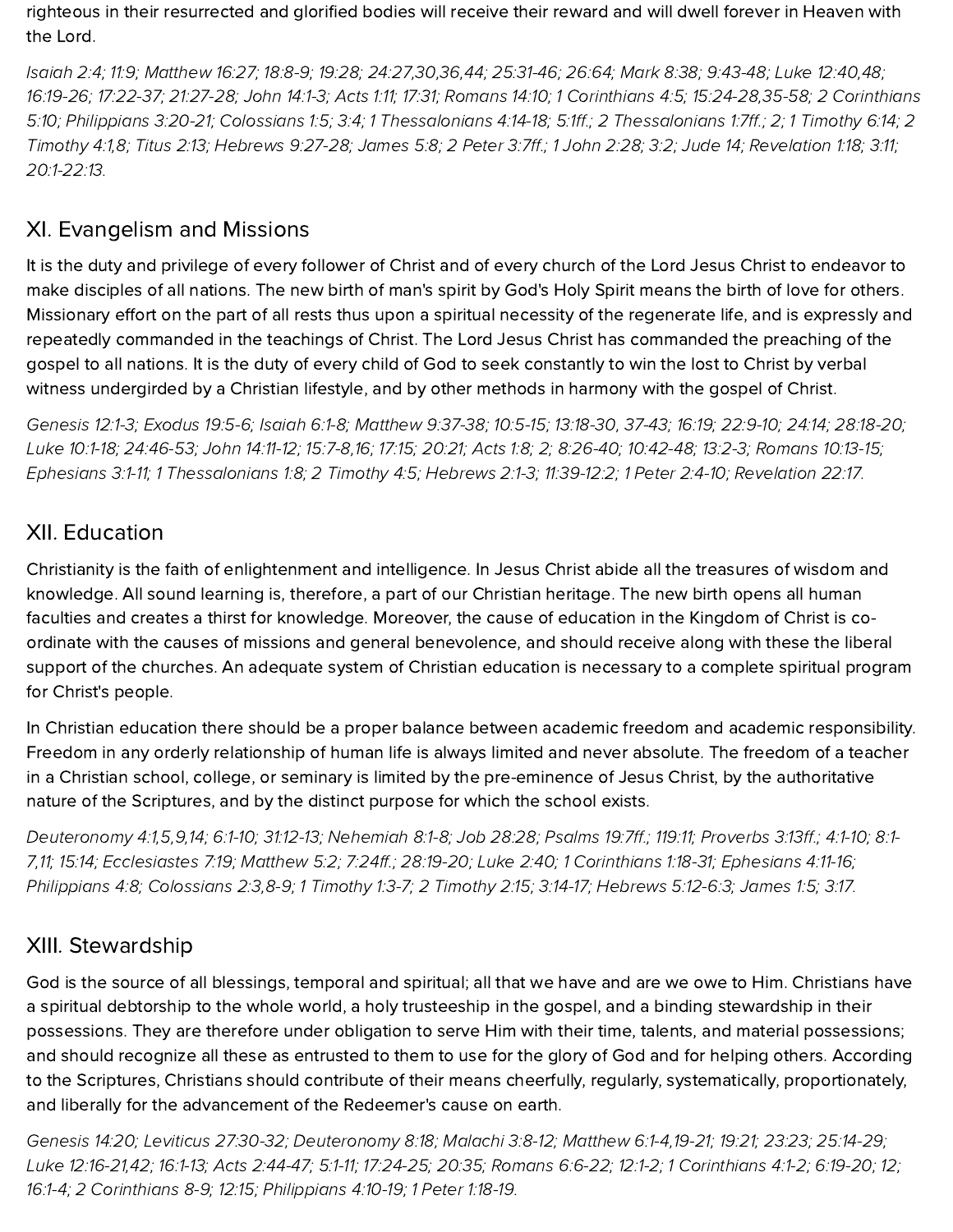#### XIV. Cooperation

Christ's people should, as occasion requires, organize such associations and conventions as may best secure cooperation for the great objects of the Kingdom of God. Such organizations have no authority over one another or over the churches. They are voluntary and advisory bodies designed to elicit, combine, and direct the energies of our people in the most effective manner. Members of New Testament churches should cooperate with one another in carrying forward the missionary, educational, and benevolent ministries for the extension of Christ's Kingdom. Christian unity in the New Testament sense is spiritual harmony and voluntary cooperation for common ends by various groups of Christ's people. Cooperation is desirable between the various Christian denominations, when the end to be attained is itself justified, and when such cooperation involves no violation of conscience or compromise of loyalty to Christ and His Word as revealed in the New Testament.

[Exodus](http://biblia.com/bible/hcsb/Exodus%2017.12) 17:12; [18:17ff](http://biblia.com/bible/hcsb/Exodus%2018.17ff).; [Judges](http://biblia.com/bible/hcsb/Judges%207.21) 7:21; Ezra [1:3-4;](http://biblia.com/bible/hcsb/Ezra%201.3-4) [2:68-69;](http://biblia.com/bible/hcsb/Ezra%202.68-69) [5:14-15;](http://biblia.com/bible/hcsb/Ezra%205.14-15) Nehemiah 4; 8:1-5; [Matthew](http://biblia.com/bible/hcsb/Matthew%2010.5-15) 10:5-15; [20:1-16](http://biblia.com/bible/hcsb/Matthew%2020.1-16); [22:1-10](http://biblia.com/bible/hcsb/Matthew%2022.1-10); [28:19-20;](http://biblia.com/bible/hcsb/Matthew%2028.19-20) [Mark](http://biblia.com/bible/hcsb/Mark%202.3) 2:3; [Luke](http://biblia.com/bible/hcsb/Luke%2010.1ff) 10:1ff.; Acts [1:13-14](http://biblia.com/bible/hcsb/Acts%201.13-14); [2:1ff.](http://biblia.com/bible/hcsb/Acts%202.1ff); [4:31-37;](http://biblia.com/bible/hcsb/Acts%204.31-37) [13:2-3](http://biblia.com/bible/hcsb/Acts%2013.2-3); [15:1-35;](http://biblia.com/bible/hcsb/Acts%2015.1-35) 1 [Corinthians](http://biblia.com/bible/hcsb/1%20Corinthians%201.10-17) 1:10-17; [3:5-15](http://biblia.com/bible/hcsb/1%20Corinthians%203.5-15); [12](http://biblia.com/bible/hcsb/1%20Corinthians%203.12); 2 Corinthians 8-9; [Galatians](http://biblia.com/bible/hcsb/Galatians%201.6-10) 1:6-10; [Ephesians](http://biblia.com/bible/hcsb/Ephesians%204.1-16) 4:1-16; [Philippians](http://biblia.com/bible/hcsb/Philippians%201.15-18) 1:15-18.

# XV. The Christian and the Social Order

All Christians are under obligation to seek to make the will of Christ supreme in our own lives and in human society. Means and methods used for the improvement of society and the establishment of righteousness among men can be truly and permanently helpful only when they are rooted in the regeneration of the individual by the saving grace of God in Jesus Christ. In the spirit of Christ, Christians should oppose racism, every form of greed, selfishness, and vice, and all forms of sexual immorality, including adultery, homosexuality, and pornography. We should work to provide for the orphaned, the needy, the abused, the aged, the helpless, and the sick. We should speak on behalf of the unborn and contend for the sanctity of all human life from conception to natural death. Every Christian should seek to bring industry, government, and society as a whole under the sway of the principles of righteousness, truth, and brotherly love. In order to promote these ends Christians should be ready to work with all men of good will in any good cause, always being careful to act in the spirit of love without compromising their loyalty to Christ and His truth.

[Exodus](http://biblia.com/bible/hcsb/Exodus%2020.3-17) 20:3-17; [Leviticus](http://biblia.com/bible/hcsb/Leviticus%206.2-5) 6:2-5; [D](http://biblia.com/bible/hcsb/Matthew%205.13-16)[euteronomy](http://biblia.com/bible/hcsb/Deuteronomy%2010.12) 10:12; [27:17;](http://biblia.com/bible/hcsb/Deuteronomy%2027.17) [Psalm](http://biblia.com/bible/hcsb/Psalm%20101.5) 101:5; [Micah](http://biblia.com/bible/hcsb/Micah%206.8) 6:8; [Zechariah](http://biblia.com/bible/hcsb/Zechariah%208.16) 8:16; Matthew 5:13- 16[,43-48;](http://biblia.com/bible/hcsb/Matthew%205.43-48) [22:36-40](http://biblia.com/bible/hcsb/Matthew%2022.36-40); [25:35;](http://biblia.com/bible/hcsb/Matthew%2025.35) Mark [1:29-34;](http://biblia.com/bible/hcsb/Mark%201.29-34) [2:3ff](http://biblia.com/bible/hcsb/Mark%202.3ff).; [10:21](http://biblia.com/bible/hcsb/Mark%2010.21); Luke [4:18-21;](http://biblia.com/bible/hcsb/Luke%204.18-21) [10:27-37;](http://biblia.com/bible/hcsb/Luke%2010.27-37) [20:25;](http://biblia.com/bible/hcsb/Luke%2020.25) [John](http://biblia.com/bible/hcsb/John%2015.12) 15:12; [17:15](http://biblia.com/bible/hcsb/John%2017.15); Romans 12–14; [1Corinthians](http://biblia.com/bible/hcsb/1Corinthians%205.9-10) 5:9-10; [6:1-7](http://biblia.com/bible/hcsb/1Corinthians%206.1-7); [7:20-24](http://biblia.com/bible/hcsb/1Corinthians%207.20-24); [10:23-11:1](http://biblia.com/bible/hcsb/1Corinthians%2010.23-11.1); [Galatians](http://biblia.com/bible/hcsb/Galatians%203.26-28) 3:26-28; [Ephesians](http://biblia.com/bible/hcsb/Ephesians%206.5-9) 6:5-9; [Colossians](http://biblia.com/bible/hcsb/Colossians%203.12-17) 3:12-17; 1 [Thessalonians](http://biblia.com/bible/hcsb/1%20Thessalonians%203.12) 3:12; Philemon; [James](http://biblia.com/bible/hcsb/James%201.27) 1:27; [2:8.](http://biblia.com/bible/hcsb/James%202.8)

#### XVI. Peace and War

It is the duty of Christians to seek peace with all men on principles of righteousness. In accordance with the spirit and teachings of Christ they should do all in their power to put an end to war.

The true remedy for the war spirit is the gospel of our Lord. The supreme need of the world is the acceptance of His teachings in all the affairs of men and nations, and the practical application of His law of love. Christian people throughout the world should pray for the reign of the Prince of Peace.

[Isaiah](http://biblia.com/bible/hcsb/Isaiah%202.4) 2:4; [Matthew](http://biblia.com/bible/hcsb/Matthew%205.9) 5:9,[38-48;](http://biblia.com/bible/hcsb/Matthew%205.38-48) [6:33](http://biblia.com/bible/hcsb/Matthew%206.33); [26:52](http://biblia.com/bible/hcsb/Matthew%2026.52); Luke [22:36,](http://biblia.com/bible/hcsb/Luke%2022.36)[38](http://biblia.com/bible/hcsb/Luke%2022.38); [Romans](http://biblia.com/bible/hcsb/Romans%2012.18-19) 12:18-19; [13:1-7;](http://biblia.com/bible/hcsb/Romans%2013.1-7) [14:19](http://biblia.com/bible/hcsb/Romans%2014.19); [Hebrews](http://biblia.com/bible/hcsb/Hebrews%2012.14) 12:14; [James](http://biblia.com/bible/hcsb/James%204.1-2) 4:1-2.

### XVII. Religious Liberty

God alone is Lord of the conscience, and He has left it free from the doctrines and commandments of men which are contrary to His Word or not contained in it. Church and state should be separate. The state owes to every church protection and full freedom in the pursuit of its spiritual ends. In providing for such freedom no ecclesiastical group or denomination should be favored by the state more than others. Civil government being ordained of God, it is the duty of Christians to render loyal obedience thereto in all things not contrary to the